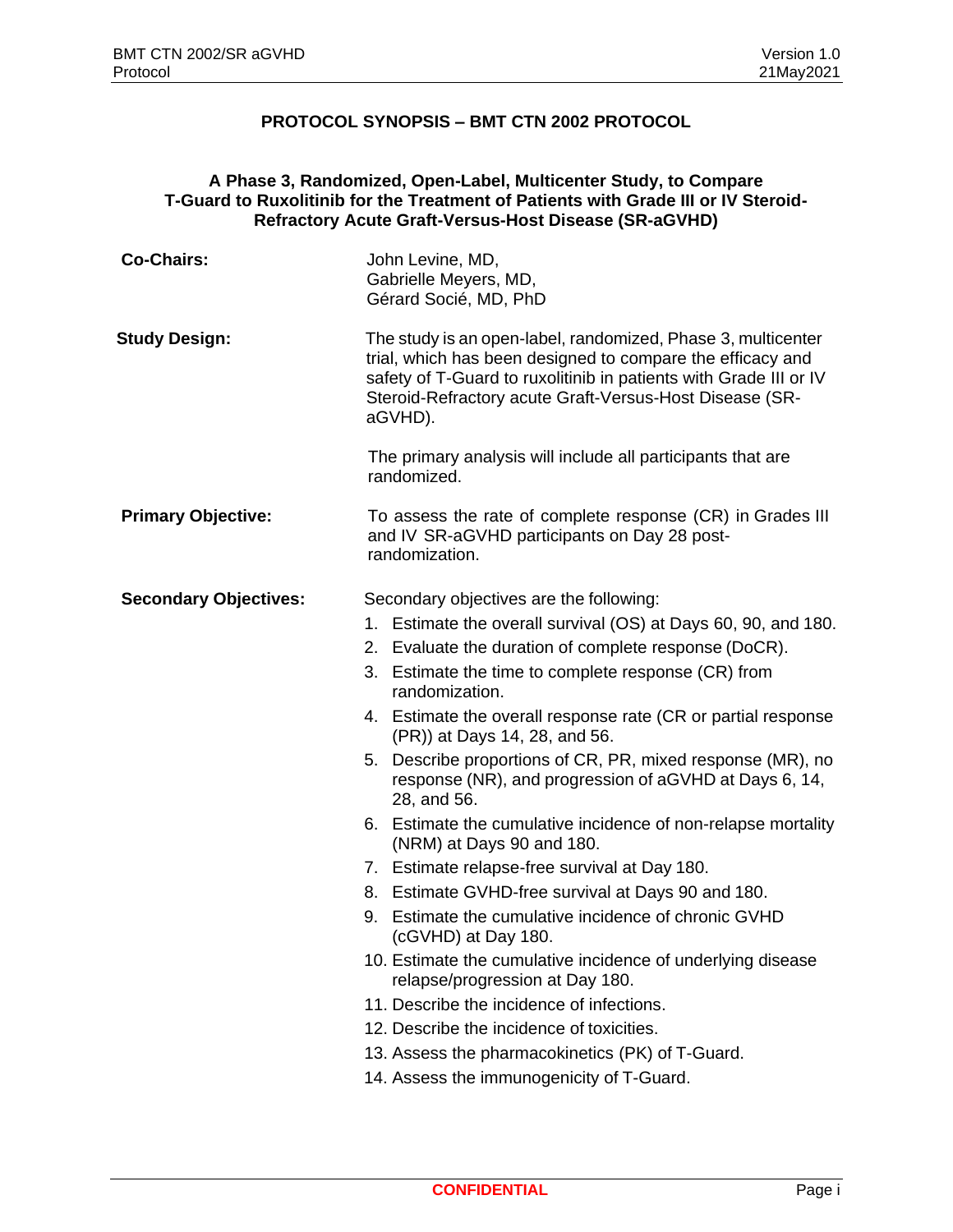| <b>Exploratory Objectives:</b> | Exploratory objectives are the following:                                                                                                                                                                                                                                                                                     |
|--------------------------------|-------------------------------------------------------------------------------------------------------------------------------------------------------------------------------------------------------------------------------------------------------------------------------------------------------------------------------|
|                                | 1. Describe proportion of participants free of systemic                                                                                                                                                                                                                                                                       |
|                                | steroids by Day 180 post-randomization.                                                                                                                                                                                                                                                                                       |
|                                | 2. Estimate the incidence of Cytomegalovirus (CMV)<br>reactivation requiring therapy by Day 180 post-<br>randomization.                                                                                                                                                                                                       |
|                                | 3. Estimate the incidence of Epstein-Barr Virus (EBV)-<br>associate lymphoproliferative disorder or EBV reactivation<br>requiring therapy with rituximab by Day 180 post-<br>randomization.                                                                                                                                   |
|                                | 4. Evaluate the evolution and characteristics of specific cell<br>populations at randomization and Days 0, 14, 56, and 180.                                                                                                                                                                                                   |
|                                | 5. Evaluate aGVHD biomarkers at baseline and at Days 6, 14,<br>and 28 post-randomization.                                                                                                                                                                                                                                     |
|                                | 6. Describe changes in patient-reported outcomes (PROs)<br>from baseline to Days 28, 90, and 180 post-randomization.                                                                                                                                                                                                          |
|                                | 7. Estimate incidence of TMA at Days 6, 14, 21 and 28 post-<br>randomization.                                                                                                                                                                                                                                                 |
|                                | 8. Describe EASIX score at screening.                                                                                                                                                                                                                                                                                         |
| <b>Correlatives:</b>           | The pharmacokinetics and immunogenicity of T-Guard will be<br>evaluated as referenced in the secondary and exploratory<br>objectives.                                                                                                                                                                                         |
| <b>Eligibility Criteria:</b>   | Inclusion Criteria:                                                                                                                                                                                                                                                                                                           |
|                                | 1. Patients must be at least 18.0 years of age at the time of<br>consent.                                                                                                                                                                                                                                                     |
|                                | 2. Patient has undergone first allo-HSCT from any donor<br>source or graft source.                                                                                                                                                                                                                                            |
|                                | Patients diagnosed with Grade III or IV SR-aGVHD after<br>3.<br>allo-HSCT. SR includes aGVHD initially treated at a lower<br>steroid dose, but must meet one of the following criteria:                                                                                                                                       |
|                                | progressed or new organ involvement after 3 days of<br>treatment with methylprednisolone (or equivalent) of<br>greater than or equal to 2 mg/kg/day,                                                                                                                                                                          |
|                                | no improvement after 7 days of primary treatment<br>$\bullet$<br>with methylprednisolone (or equivalent) of greater<br>than or equal to 2mg/kg/day                                                                                                                                                                            |
|                                | patients with visceral (GI and/or liver) plus skin<br>$\bullet$<br>aGVHD at methylprednisolone (or equivalent)<br>initiation with improvement in skin GVHD without any<br>improvement in visceral GVHD after 7 days of<br>primary treatment with methylprednisolone (or<br>equivalent) of greater than or equal to 2mg/kg/day |
|                                | Patients who have skin GVHD alone and develop<br>$\bullet$<br>visceral aGVHD during treatment with                                                                                                                                                                                                                            |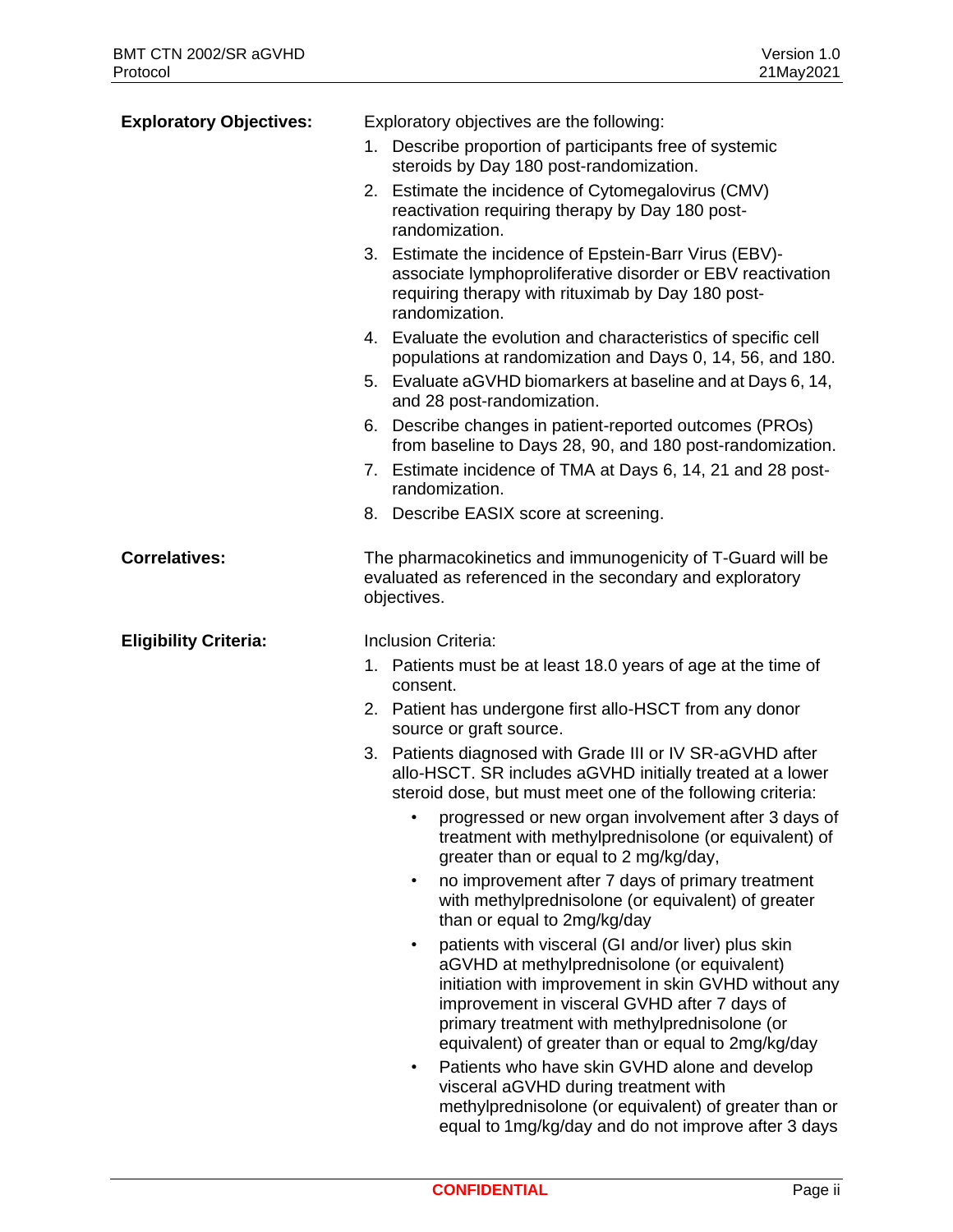of greater than or equal to 2mg/kg/day

- 4. Patients must have evidence of myeloid engraftment (e.g., absolute neutrophil count greater than or equal to  $0.5 \times$ 10<sup>9</sup> /L for 3 consecutive days if ablative therapy was previously used). Use of growth factor supplementation is allowed.
- 5. Patients or an impartial witness (in case the patient is capable to provide verbal consent but not capable to sign the informed consent) should have given written informed consent.

Exclusion Criteria:

- 1. Patients who have a creatinine greater than or equal to 2mg/dL or estimated creatinine clearance less than 40 mL/min or those requiring hemodialysis.
- 2. Patients who have been diagnosed with active Thrombotic Microangiopathy (TMA), defined as meeting **all** the following criteria:
	- greater than 4% schistocytes in blood (or equivalent if semiquantitative scale is used e.g., 3+ or 4+ schistocytes on peripheral blood smear),
	- de novo, prolonged or progressive thrombocytopenia (platelet count less than 50  $\times$  10 $\frac{9}{L}$  or 50% or greater reduction from previous counts),
	- sudden and persistent increase in lactate dehydrogenase concentration greater than 2x ULN,
	- decrease in hemoglobin concentration or increased transfusion requirement attributed to Coombsnegative hemolysis, AND
	- decrease in serum haptoglobin
- 3. Patients who have previously received treatment with eculizumab.
- 4. Patients who have previously received checkpoint inhibitors (either before or after allo-HCT).
- 5. Patients who have been diagnosed with overlap syndrome, that is, with any concurrent features of cGVHD.
- 6. Patients requiring mechanical ventilation or vasopressor support.
- 7. Patients who have received any systemic treatment, besides steroids, as upfront treatment of aGVHD or as treatment for SR-aGVHD. Reinstitution of previously used GVHD prophylaxis agents (e.g., tacrolimus, cyclosporin, MTX, MMF) or substitutes in cases with previously documented intolerance will be permitted. Previous treatment with a JAK inhibitor as part of GVHD prophylaxis or treatment is not allowed.
- 8. Patients who have severe hypoalbuminemia, with an albumin of less than or equal to 1 g/dl.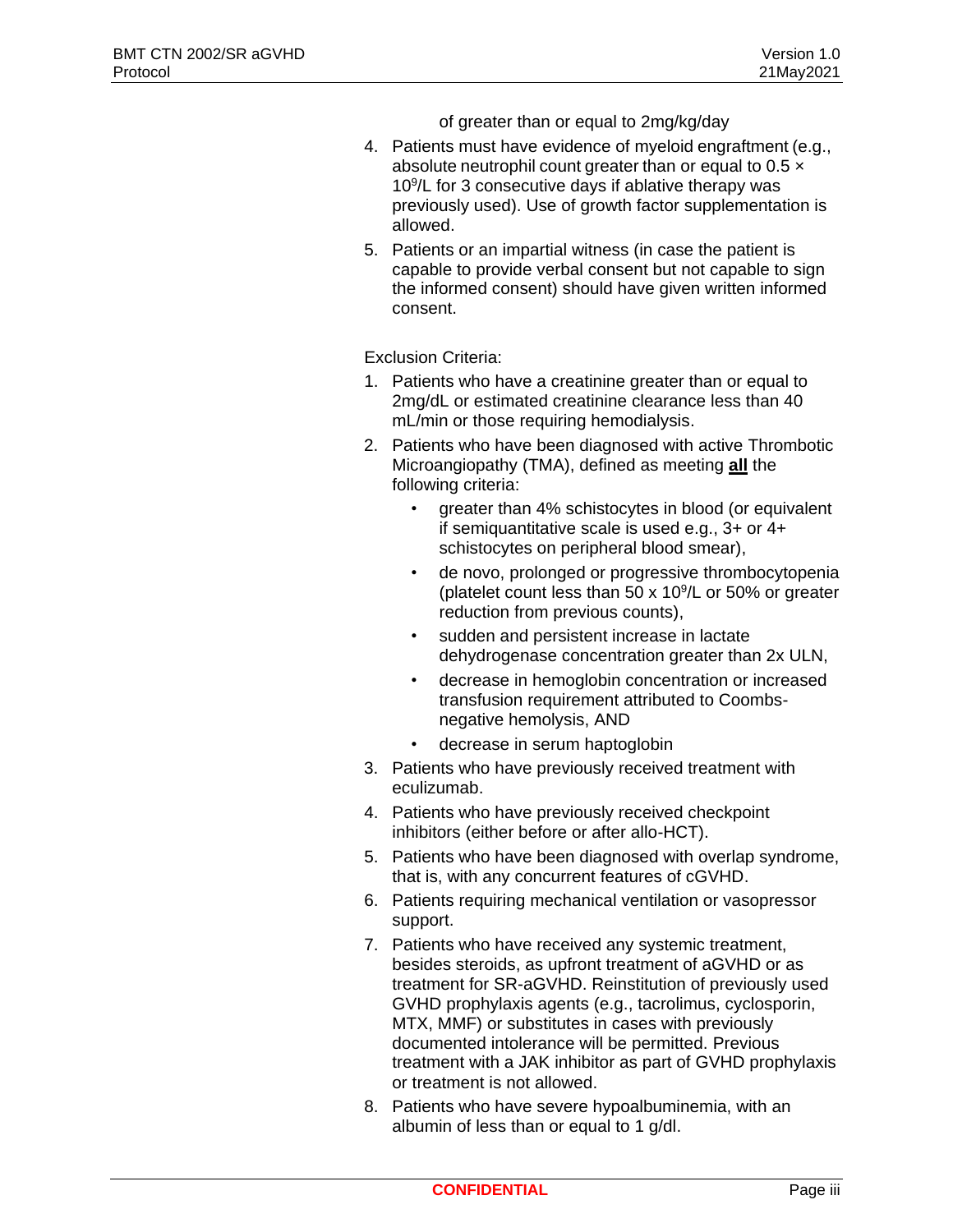- 9. Patients who have a creatine kinase (CK) level of greater than 5 times the upper limit of normal.
- 10. Patients with uncontrolled infections. Infections are considered controlled if appropriate therapy has been instituted and, at the time of enrollment, no signs of progression are present. Persisting fever without other signs or symptoms will not be interpreted as progressing infection. Progression of infection is defined as:
	- hemodynamic instability attributable to sepsis OR
	- new symptoms attributable to infection OR
	- worsening physical signs attributable to infection OR
	- worsening radiographic findings attributable to infection
- 11. Patients with evidence of relapsed, progressing, or persistent malignancy, or who have been treated for relapse after transplant, or who may require rapid immune suppression withdrawal as pre-emergent treatment of early malignancy relapse.
- 12. Patients with evidence of minimal residual disease requiring withdrawal of systemic immune suppression.
- 13. Patients with unresolved serious toxicity or complications (other than acute GVHD) due to previous transplant.
- 14. History of sinusoidal obstruction syndrome (SOS)/venoocclusive disease (VOD).
- 15. Patients with known hypersensitivity to any of the components murine monoclonal antibodies (mAb) or recombinant Ricin Toxin A-chain (RTA).
- 16. Patients who have had treatment with any other investigational agent, device, or procedure within 21 days (or 5 half-lives, whichever is greater) prior to enrollment.
- 17. Patients who have received more than one allo-HSCT.
- 18. Patients with known human immunodeficiency virus infection.
- 19. Patients who have a BMI greater than or equal to 35 kg/m<sup>2</sup> .
- 20. Patients who are taking sirolimus must have it discontinued prior to starting study treatment.
- 21. Female patients who are pregnant, breast feeding, or, if sexually active and of childbearing potential, unwilling to use effective birth control from start of treatment until 30 days after the last treatment dose.
- 22. Male patients who are, if sexually active and with a female partner of childbearing potential, unwilling to use effective birth control from start of treatment until 65 days after the last treatment dose.
- 23. Patients with any condition that would, in the investigator's judgment, interfere with full participation in the study, including administration of study drug and attending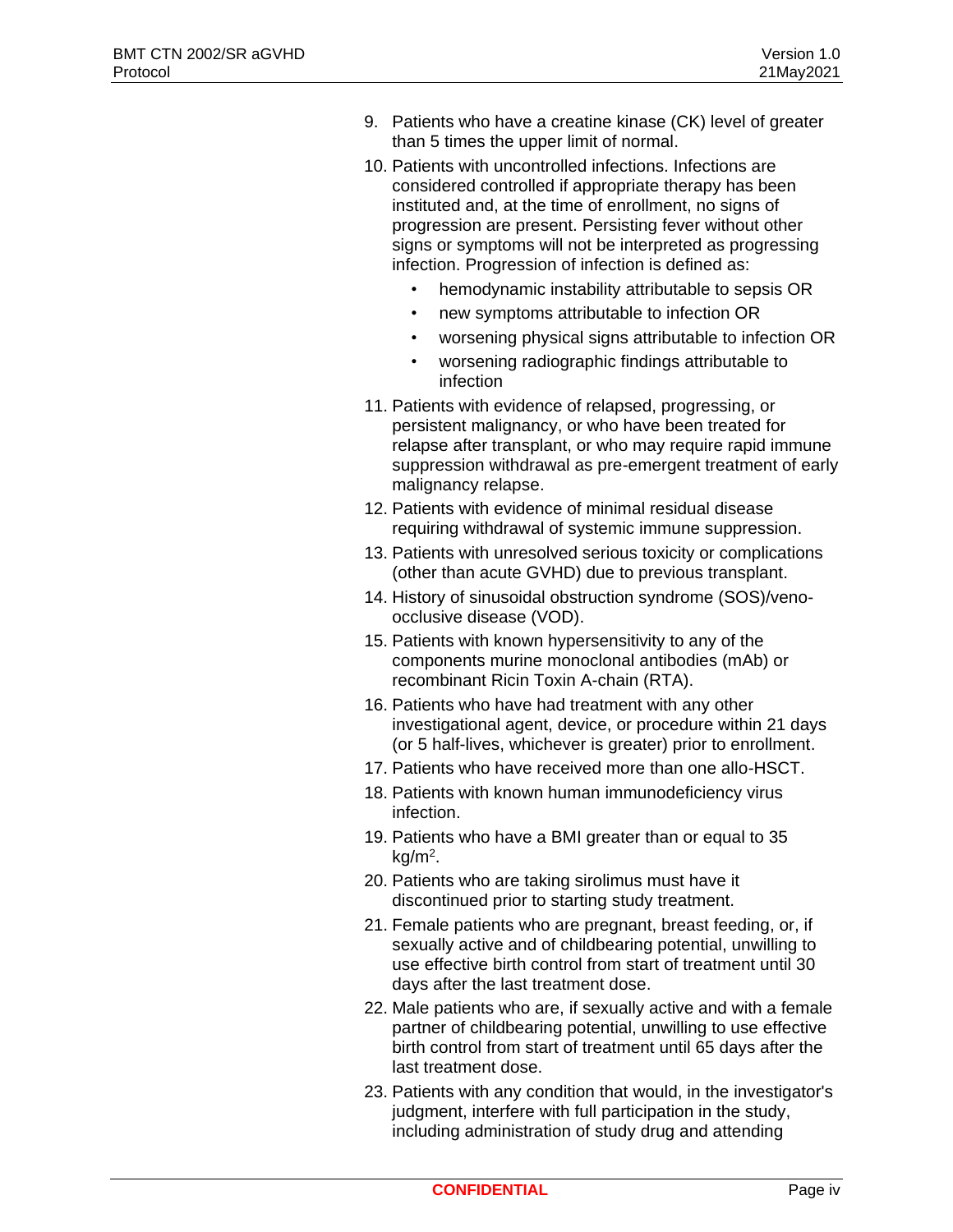|                               | required study visits; pose a significant risk to the patient;<br>or interfere with interpretation of study data.<br>24. Patients whose decision to participate might be unduly<br>influenced by perceived expectation of gain or harm by<br>participation, such as patients in detention due to official or<br>legal order.                                                                                                                                                                                                                                                                                                                                   |
|-------------------------------|----------------------------------------------------------------------------------------------------------------------------------------------------------------------------------------------------------------------------------------------------------------------------------------------------------------------------------------------------------------------------------------------------------------------------------------------------------------------------------------------------------------------------------------------------------------------------------------------------------------------------------------------------------------|
| <b>Interim Analysis:</b>      | This trial will include one interim analysis for futility after<br>23 participants on the T-Guard arm (~46 participants total)<br>become evaluable for the primary endpoint. One interim<br>analysis for efficacy will be performed once 150 participants on<br>combined arms have reached Day 28 and 100 participants on<br>the combined arms have reached Day 180.                                                                                                                                                                                                                                                                                           |
| <b>Treatment Description:</b> | Participants will be randomized to receive either T-Guard or<br>ruxolitinib. Participants on the T-Guard arm will receive 4 doses<br>of T-Guard treatment, administered intravenously as four 4-<br>hour infusions at least two calendar days apart. Each dose<br>consists of 4 mg/m <sup>2</sup> Body Surface Area (BSA). Participants on<br>the ruxolitinib arm will receive 10mg orally of ruxolitinib twice<br>daily for a planned minimal period of 56 days.                                                                                                                                                                                              |
| <b>Accrual Objective:</b>     | The target accrual is 246 participants randomized 1:1 between<br>the treatment arms from approximately 75 transplant centers<br>in the US and Europe.                                                                                                                                                                                                                                                                                                                                                                                                                                                                                                          |
| <b>Accrual Period:</b>        | Approximately 34 months is expected for accrual.                                                                                                                                                                                                                                                                                                                                                                                                                                                                                                                                                                                                               |
| <b>Study Duration:</b>        | Participants will be followed for 180 days after randomization for<br>a total study duration of approximately 40 months.                                                                                                                                                                                                                                                                                                                                                                                                                                                                                                                                       |
| <b>Safety Monitoring:</b>     | A safety run-in phase of 12 T-Guard participants (~24 on the<br>combined treatment arms) will begin the trial, with two<br>comprehensive safety reviews conducted by the DSMB after 6<br>and 12 T-Guard treated participants reach Day 60. The rates<br>of early overall mortality post randomization will be monitored<br>using sequential probability ratio tests (SPRT) for binary data.<br>Two SPRTs will be implemented: one contrasting a Day 30<br>mortality rate of 15% vs. a 30% rate in the T-Guard arm<br>specifically, and another evaluating whether excessive Day 60<br>mortality risk is present in the T-Guard arm compared to<br>ruxolitinib. |